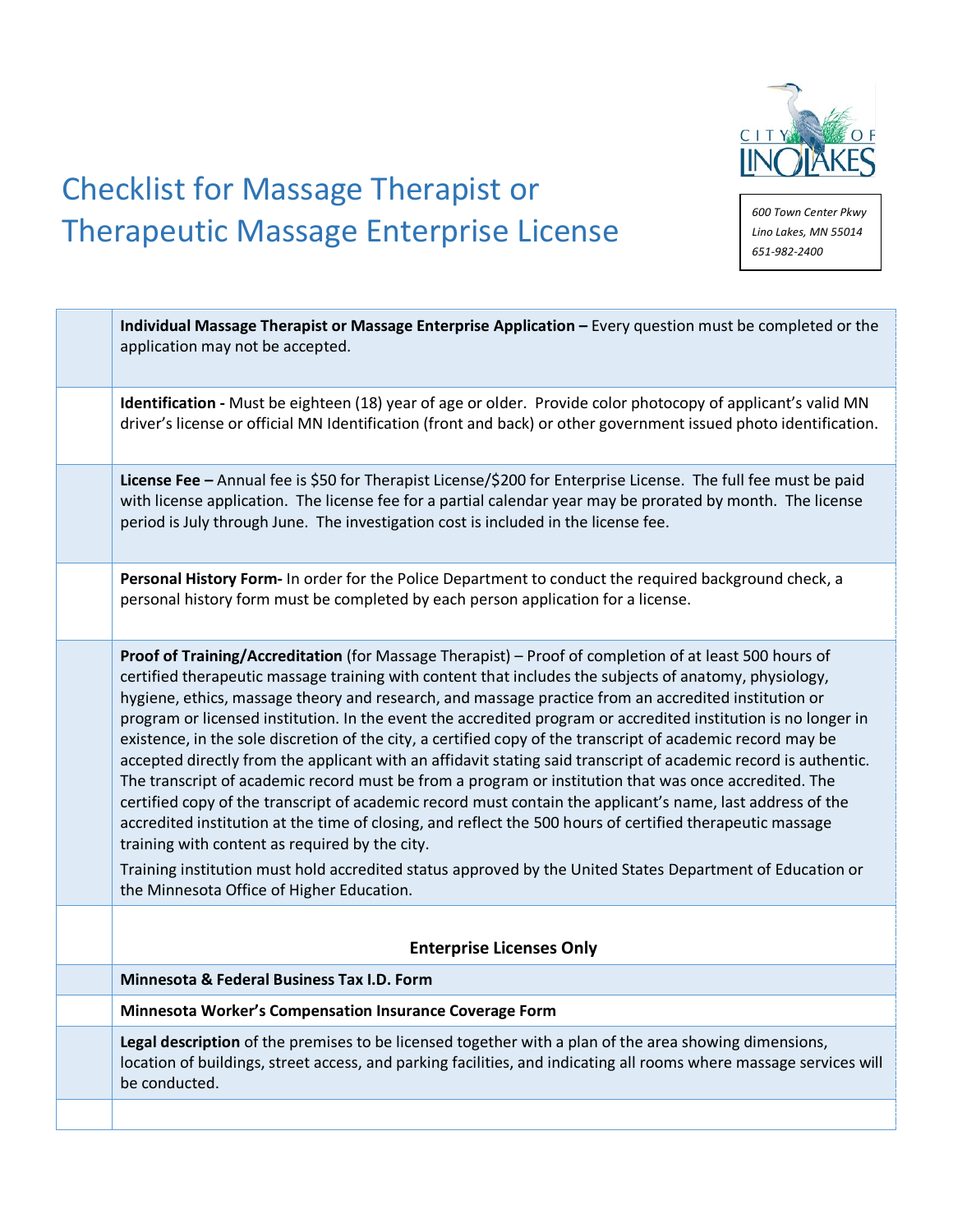

# Therapeutic Massage Enterprise License Application

Part I – General

| For office use only     |  |  |                        |                          |  |  |  |
|-------------------------|--|--|------------------------|--------------------------|--|--|--|
| Date received in office |  |  | License Fee: \$ 200.00 |                          |  |  |  |
| <b>Approval Date</b>    |  |  | License No. MASS ENT   | $\overline{\phantom{0}}$ |  |  |  |
|                         |  |  | <b>Enterprise Only</b> | Enterprise/Individual    |  |  |  |

**DIRECTIONS: PLEASE PRINT.** This form must be filled out in ink or it must be typed. If the applicant is an individual, by that person; if a corporation, by an officer thereof; if a partnership, by one of the partners; if an unincorporated association, by the manager or managing officer thereof.

|    |                            |                                                                                                                                 | <b>Section 1: Business Information</b> |                                                                                    |                                                                                                                |                             |
|----|----------------------------|---------------------------------------------------------------------------------------------------------------------------------|----------------------------------------|------------------------------------------------------------------------------------|----------------------------------------------------------------------------------------------------------------|-----------------------------|
| 1. |                            | Date / /                                                                                                                        |                                        |                                                                                    |                                                                                                                |                             |
| 2. |                            | Type of business: $\qquad$ Individual $\vert$                                                                                   | Partnership                            | Corporation $  $                                                                   | Other organization $\vert$                                                                                     |                             |
| 3. |                            |                                                                                                                                 |                                        |                                                                                    | $Phone (\_\_\_$                                                                                                |                             |
| 4. |                            |                                                                                                                                 |                                        |                                                                                    |                                                                                                                | $\overline{Z}$ <i>i</i> $p$ |
| 5. |                            |                                                                                                                                 |                                        |                                                                                    |                                                                                                                |                             |
|    |                            | If business is to be conducted under a designation, name or style other than the name of the applicant, attach a certified copy |                                        |                                                                                    |                                                                                                                |                             |
|    |                            | of the Certificate of Assumed Name. Attach a list of owners and their respective percentages totaling 100 percent.              |                                        |                                                                                    |                                                                                                                |                             |
| 6. |                            |                                                                                                                                 |                                        |                                                                                    |                                                                                                                |                             |
| 7. |                            |                                                                                                                                 |                                        |                                                                                    |                                                                                                                |                             |
| 8. |                            | Proof of Workers' Compensation Insurance Coverage:                                                                              |                                        |                                                                                    |                                                                                                                |                             |
|    |                            |                                                                                                                                 |                                        |                                                                                    |                                                                                                                |                             |
|    |                            |                                                                                                                                 |                                        |                                                                                    |                                                                                                                |                             |
|    |                            | Policy number/Self-insurance permit number (Per Minnesota Statute Section 176.182)                                              |                                        |                                                                                    |                                                                                                                |                             |
|    |                            | I am not required to have workers' compensation liability coverage because                                                      |                                        |                                                                                    |                                                                                                                |                             |
|    |                            | I have no employees covered by the law                                                                                          |                                        | Other (Specify)                                                                    |                                                                                                                |                             |
|    |                            | <u> The Communication of the Communication of the Communication of the Communication of the Communication of the </u>           | <b>Section 2: Type of Applicant</b>    |                                                                                    |                                                                                                                |                             |
|    |                            |                                                                                                                                 |                                        | Complete only one type in this section. Refer to Question 2 for type of applicant. |                                                                                                                |                             |
| 9. |                            | Individual Applicant - complete this question and a Part II Personal History form. Then proceed to Section 3.                   |                                        |                                                                                    |                                                                                                                |                             |
|    |                            |                                                                                                                                 | Middle                                 |                                                                                    | Maiden name and the state of the state of the state of the state of the state of the state of the state of the |                             |
|    |                            |                                                                                                                                 |                                        |                                                                                    |                                                                                                                |                             |
|    |                            |                                                                                                                                 | City                                   | County                                                                             | State                                                                                                          | Zi p                        |
|    |                            |                                                                                                                                 |                                        | Business phone ( <b>Business</b> phone ( <b>Business</b> )                         |                                                                                                                |                             |
|    | <b>Business address</b>    | <b>Street</b>                                                                                                                   | City                                   | County                                                                             | State                                                                                                          | $\overline{Zip}$            |
|    |                            |                                                                                                                                 | <b>Continue to page 2</b>              |                                                                                    |                                                                                                                |                             |
|    | <b>CITY CLERK'S OFFICE</b> | 600 Town Center Parkway<br>Lino Lakes, MN 55014                                                                                 | FAX 651-982-2499                       | PH 651-982-2424                                                                    | LHogstad@linolakes.us                                                                                          |                             |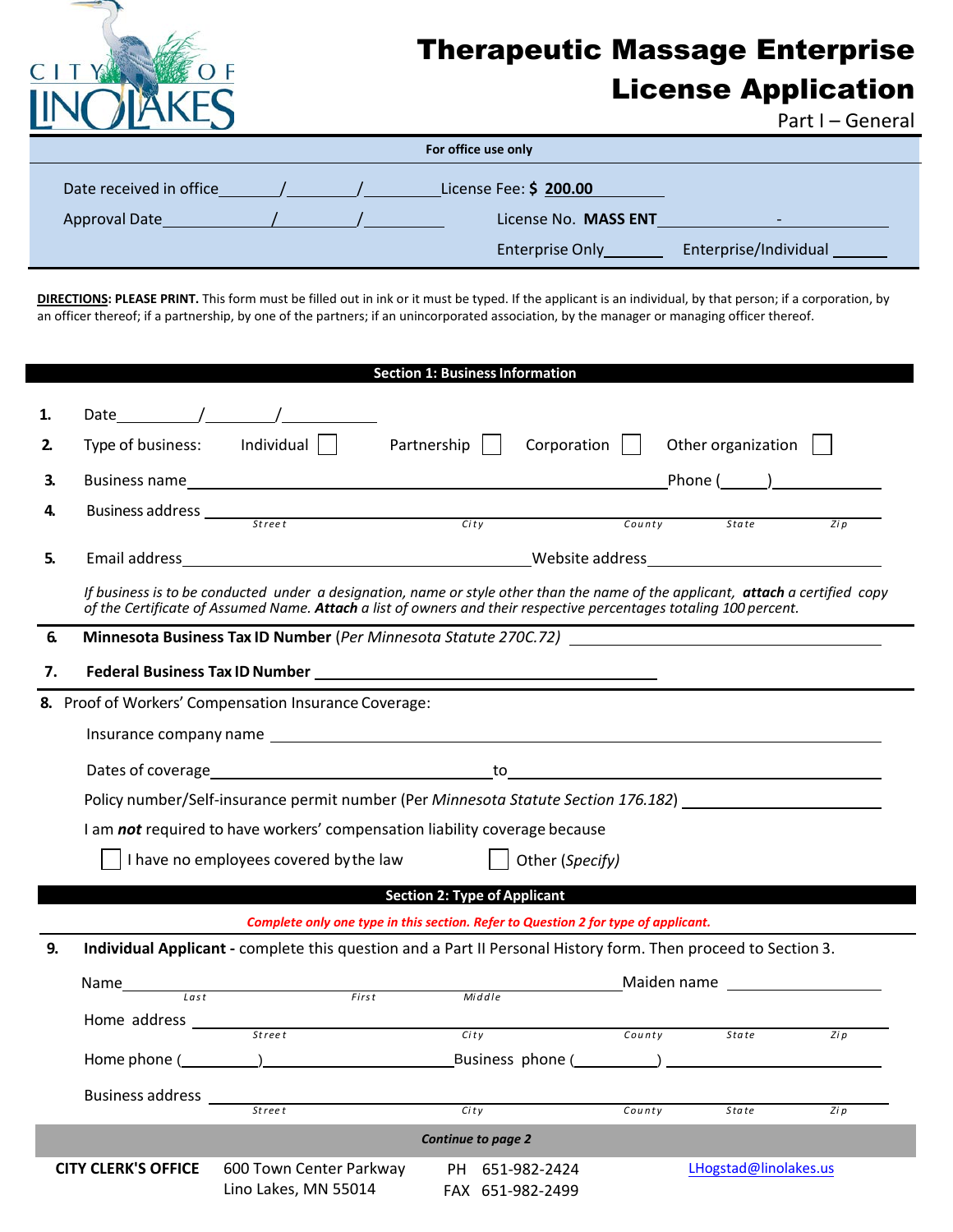*10.* **Partnership** *If applicable, complete this question for general and limited partners, then proceed to Section 3. A* **Part II Personal History** *form is required from each general partner.*

| First<br>Middle<br>Last<br>Residence<br><b>Street</b><br>State<br>City<br>Phone $(\_\_)$<br>$Phone (\_\_\_\_)$<br>Middle<br><i>First</i><br>Last<br>Residence Street City<br>State<br>Phone $(\_\_\_\_)$<br>Business <b>Example 20</b> No. 2014 19:30 No. 2014 19:30 No. 2014 19:30 No. 2014 19:30 No. 2014 19:30 No. 2014 19:30 No. 2014 19:30 No. 2014 19:30 No. 2014 19:30 No. 2014 19:30 No. 2014 19:30 No. 2014 19:30 No. 2014 19:30 No. 2<br>Phone $(\_\_)$<br>First<br>Middle<br>Last<br>Residence Street City<br>City<br>State<br><b>Attach</b> a copy of the partnership agreement.<br>10a. Corporation/other organization If applicable, complete questions 8a and 8b, then proceed to Section 3.<br>Phone $(\_\_\_\_)$<br>City<br>State<br>City<br><b>Street</b><br><i>State</i> |  |  | Phone $(\_\_\_)$ |      |
|---------------------------------------------------------------------------------------------------------------------------------------------------------------------------------------------------------------------------------------------------------------------------------------------------------------------------------------------------------------------------------------------------------------------------------------------------------------------------------------------------------------------------------------------------------------------------------------------------------------------------------------------------------------------------------------------------------------------------------------------------------------------------------------------|--|--|------------------|------|
|                                                                                                                                                                                                                                                                                                                                                                                                                                                                                                                                                                                                                                                                                                                                                                                             |  |  |                  |      |
|                                                                                                                                                                                                                                                                                                                                                                                                                                                                                                                                                                                                                                                                                                                                                                                             |  |  |                  | Zi p |
|                                                                                                                                                                                                                                                                                                                                                                                                                                                                                                                                                                                                                                                                                                                                                                                             |  |  |                  |      |
|                                                                                                                                                                                                                                                                                                                                                                                                                                                                                                                                                                                                                                                                                                                                                                                             |  |  |                  |      |
|                                                                                                                                                                                                                                                                                                                                                                                                                                                                                                                                                                                                                                                                                                                                                                                             |  |  |                  |      |
|                                                                                                                                                                                                                                                                                                                                                                                                                                                                                                                                                                                                                                                                                                                                                                                             |  |  |                  |      |
|                                                                                                                                                                                                                                                                                                                                                                                                                                                                                                                                                                                                                                                                                                                                                                                             |  |  |                  | Zip  |
|                                                                                                                                                                                                                                                                                                                                                                                                                                                                                                                                                                                                                                                                                                                                                                                             |  |  |                  |      |
|                                                                                                                                                                                                                                                                                                                                                                                                                                                                                                                                                                                                                                                                                                                                                                                             |  |  |                  |      |
|                                                                                                                                                                                                                                                                                                                                                                                                                                                                                                                                                                                                                                                                                                                                                                                             |  |  |                  |      |
|                                                                                                                                                                                                                                                                                                                                                                                                                                                                                                                                                                                                                                                                                                                                                                                             |  |  |                  |      |
|                                                                                                                                                                                                                                                                                                                                                                                                                                                                                                                                                                                                                                                                                                                                                                                             |  |  |                  | Zip  |
|                                                                                                                                                                                                                                                                                                                                                                                                                                                                                                                                                                                                                                                                                                                                                                                             |  |  |                  |      |
|                                                                                                                                                                                                                                                                                                                                                                                                                                                                                                                                                                                                                                                                                                                                                                                             |  |  |                  |      |
|                                                                                                                                                                                                                                                                                                                                                                                                                                                                                                                                                                                                                                                                                                                                                                                             |  |  |                  |      |
|                                                                                                                                                                                                                                                                                                                                                                                                                                                                                                                                                                                                                                                                                                                                                                                             |  |  |                  |      |
|                                                                                                                                                                                                                                                                                                                                                                                                                                                                                                                                                                                                                                                                                                                                                                                             |  |  |                  |      |
|                                                                                                                                                                                                                                                                                                                                                                                                                                                                                                                                                                                                                                                                                                                                                                                             |  |  |                  |      |
|                                                                                                                                                                                                                                                                                                                                                                                                                                                                                                                                                                                                                                                                                                                                                                                             |  |  |                  | Zip  |
|                                                                                                                                                                                                                                                                                                                                                                                                                                                                                                                                                                                                                                                                                                                                                                                             |  |  |                  | Zi p |

**10b. Officers ofcorporation/other organization.** A Part II Personal History form is required from each officer*.* 

| 1. President name      |         |      |       |        | Phone ( |              | $\begin{picture}(20,20)(-0.0,0.0) \put(0,0){\line(1,0){10}} \put(15,0){\line(1,0){10}} \put(15,0){\line(1,0){10}} \put(15,0){\line(1,0){10}} \put(15,0){\line(1,0){10}} \put(15,0){\line(1,0){10}} \put(15,0){\line(1,0){10}} \put(15,0){\line(1,0){10}} \put(15,0){\line(1,0){10}} \put(15,0){\line(1,0){10}} \put(15,0){\line(1,0){10}} \put($ |
|------------------------|---------|------|-------|--------|---------|--------------|--------------------------------------------------------------------------------------------------------------------------------------------------------------------------------------------------------------------------------------------------------------------------------------------------------------------------------------------------|
|                        |         | Last | First | Middle |         |              |                                                                                                                                                                                                                                                                                                                                                  |
| Residence              | Stree t |      |       | City   |         | State        | Zi p                                                                                                                                                                                                                                                                                                                                             |
| 2. Vice President name |         |      |       |        | Phone ( |              |                                                                                                                                                                                                                                                                                                                                                  |
|                        |         | Last | First | Middle |         |              |                                                                                                                                                                                                                                                                                                                                                  |
| Residence              | Stree t |      |       | City   |         | State        | Zi p                                                                                                                                                                                                                                                                                                                                             |
| 3. Secretary name      |         |      |       |        | Phone ( |              |                                                                                                                                                                                                                                                                                                                                                  |
| Residence              |         | Last | First | Middle |         |              |                                                                                                                                                                                                                                                                                                                                                  |
|                        | Stree t |      |       | City   |         | <b>State</b> | Zi p                                                                                                                                                                                                                                                                                                                                             |
| 4. Treasurer name      |         |      |       |        | Phone ( |              | $\begin{picture}(20,20)(-0.0,0) \put(0,0){\line(1,0){10}} \put(15,0){\line(1,0){10}} \put(15,0){\line(1,0){10}} \put(15,0){\line(1,0){10}} \put(15,0){\line(1,0){10}} \put(15,0){\line(1,0){10}} \put(15,0){\line(1,0){10}} \put(15,0){\line(1,0){10}} \put(15,0){\line(1,0){10}} \put(15,0){\line(1,0){10}} \put(15,0){\line(1,0){10}} \put(15$ |
| Residence              |         | Last | First | Middle |         |              |                                                                                                                                                                                                                                                                                                                                                  |
|                        | Street  |      |       | City   |         | State        |                                                                                                                                                                                                                                                                                                                                                  |

### *Attach*

- 1. A copy of the Certificate of Incorporation.
- *2.* Foreign corporations attach a copy of Certificate of Authority, as required by *Minnesota Statutes, Section 303.06.*
- 3. Certificate of Assumed Name.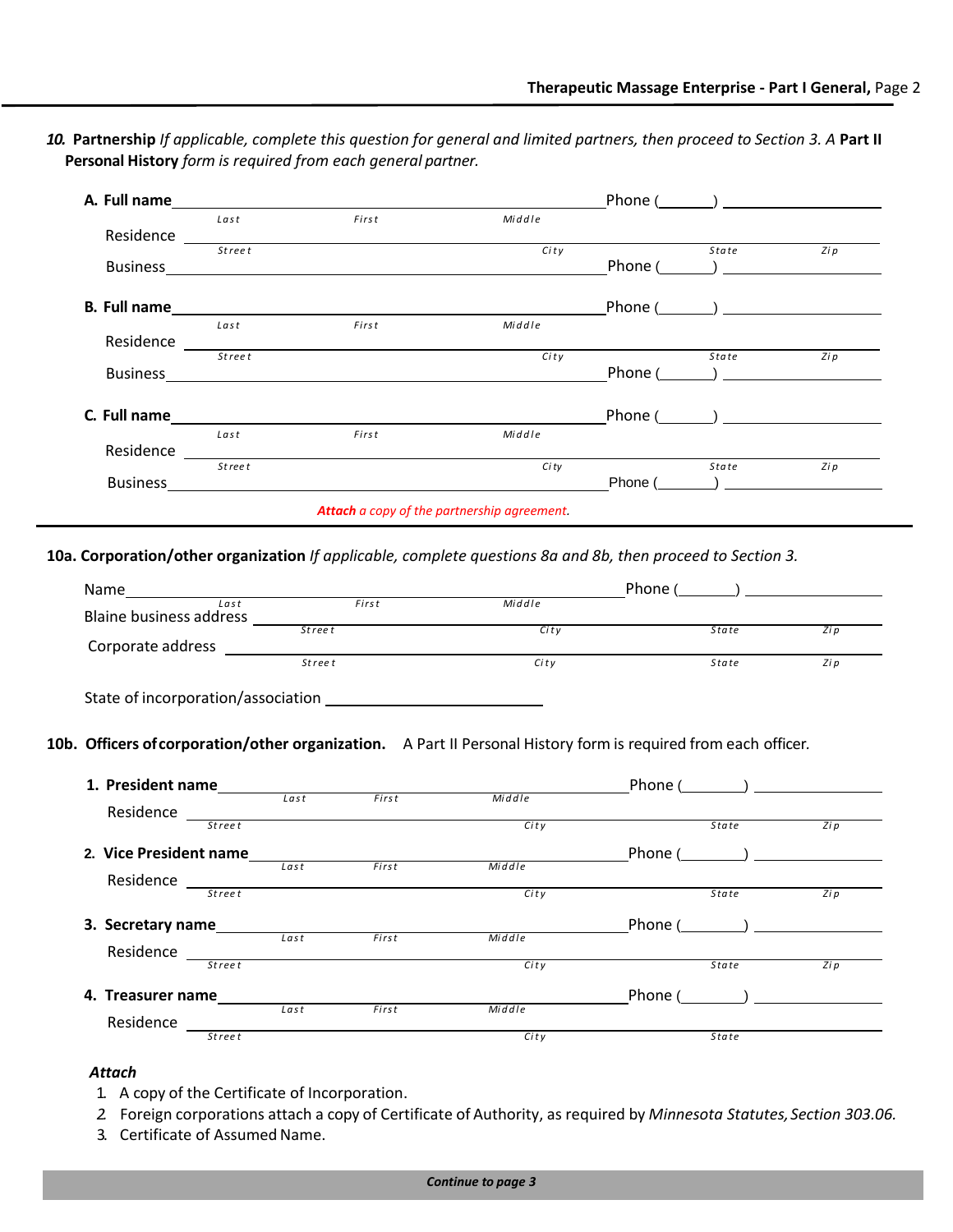#### Section 3. Applicant History

11. Has applicant ever been engaged in the operation of massage services? Yes No If so, furnish information as to the name, dates, place and length of involvement in such an establishment.

Has applicant ever had an interest in, as an individual or as part of a corporation, partnership, association, enterprise,  $12.$ business or firm, a massage license that was denied, revoked, or suspended within the last 10 years? If yes, please explain

Has applicant ever been arrested, charged or convicted of any crime or violation of any ordinance other than a minor 13. traffic offense?

If yes, please furnish information as to the date, time and offense of arrests, charges or convictions.

14. Has applicant ever been the subject of an investigation, public or private, criminal or non-criminal, regarding massage therapy? If yes, please explain explain and the same state of the state of the state of the state of the state of the state of the state of the state of the state of the state of the state of the state of the state of the state of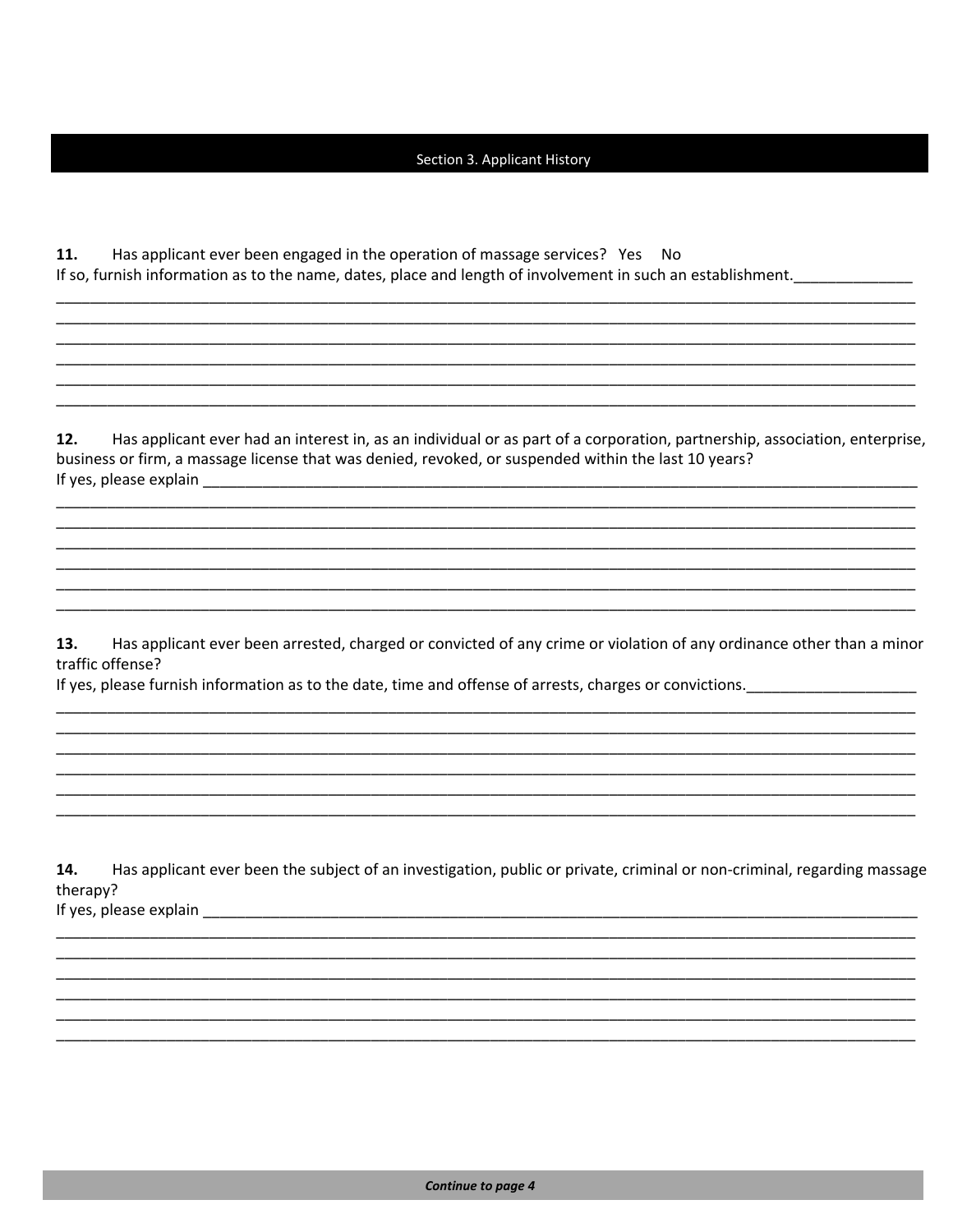### **Therapeutic Massage Enterprise - Part I General,** Page 3

|     | Section 4: Person(s) in charge of licensed premises                                                                                                          |               |                                                                                                                      |                            |        |  |       |                  |  |  |
|-----|--------------------------------------------------------------------------------------------------------------------------------------------------------------|---------------|----------------------------------------------------------------------------------------------------------------------|----------------------------|--------|--|-------|------------------|--|--|
|     | All applicants must complete this section.<br>The Part II Personal History must be completed and filed with this application by each person in this section. |               |                                                                                                                      |                            |        |  |       |                  |  |  |
| 15. |                                                                                                                                                              |               | General manager, proprietor, managing partner or any other individual or agent in charge of the licensed premises.   |                            |        |  |       |                  |  |  |
|     |                                                                                                                                                              |               | Name <u>Last</u> <b>Eirst</b> Middle                                                                                 |                            |        |  |       | $Phone (\_\_\_)$ |  |  |
|     |                                                                                                                                                              |               |                                                                                                                      |                            |        |  |       |                  |  |  |
|     |                                                                                                                                                              | <b>Street</b> |                                                                                                                      | City                       |        |  | State | Zi p             |  |  |
|     |                                                                                                                                                              |               |                                                                                                                      |                            |        |  |       | Phone $(\_\_\_)$ |  |  |
|     | Residence                                                                                                                                                    | Last          | First                                                                                                                |                            | Middle |  |       |                  |  |  |
|     | Position                                                                                                                                                     | <b>Street</b> | <u> 1989 - John Stein, mars and de Britain and de Britain and de Britain and de Britain and de Britain and de Br</u> | City                       |        |  | State | Zi p             |  |  |
|     |                                                                                                                                                              |               |                                                                                                                      | <b>Section 5: Premises</b> |        |  |       |                  |  |  |

*If the premises is planned, under construction or undergoing substantial alteration, the application shall be accompanied by a set of preliminary plans showing the proposed design. If the plans are on file with the Building Division of the Community Development Department, no additional plans need to be filed.*

- **16.** Total cost of assets acquired to start business, including the business premises (if purchased), fixtures, furniture, equipment, merchandise for resale, cash for working capital, prepaid insurance and any otherassets.
- **17.** *Attach* an exterior site plan of the premises to be licensed *that shows dimensions, building locations, street access and parking facilities.*
- **18.** State the floor number, general area and all rooms where massage services will beconducted. *Attach a floor plan showing dimensions and clearly identifying rooms.*

How are the premises zoned under the Lino Lakes Zoning Ordinance?(this information can be obtained from the city) \_\_\_\_\_\_\_\_\_\_\_\_\_\_\_\_\_\_\_\_\_\_\_\_\_\_\_\_\_\_\_\_\_\_\_\_\_\_\_\_\_\_\_\_\_\_\_\_\_\_\_\_\_\_\_\_\_\_\_\_\_\_\_\_\_\_\_\_\_\_\_\_\_\_\_\_\_\_\_\_\_\_\_\_\_\_\_\_\_\_\_\_\_\_\_\_

\_\_\_\_\_\_\_\_\_\_\_\_\_\_\_\_\_\_\_\_\_\_\_\_\_\_\_\_\_\_\_\_\_\_\_\_\_\_\_\_\_\_\_\_\_\_\_\_\_\_\_\_\_\_\_\_\_\_\_\_\_\_\_\_\_\_\_\_\_\_\_\_\_\_\_\_\_\_\_\_\_\_\_\_\_\_\_\_\_\_\_\_\_\_\_\_

19. Are any real estate or personal property taxes, special assessments or other financial claims of the state, county or City of Lino Lakes delinquent or unpaid for the premises to be licensed?

**Yes No If yes,** give details

**20.** Are there any other businesses operating or proposed to be operated at the premises for which a therapeutic massage enterprise licenses is requested? If yes, please explain

\_\_\_\_\_\_\_\_\_\_\_\_\_\_\_\_\_\_\_\_\_\_\_\_\_\_\_\_\_\_\_\_\_\_\_\_\_\_\_\_\_\_\_\_\_\_\_\_\_\_\_\_\_\_\_\_\_\_\_\_\_\_\_\_\_\_\_\_\_\_\_\_\_\_\_\_\_\_\_\_\_\_\_\_\_\_\_\_\_\_\_\_\_\_\_\_\_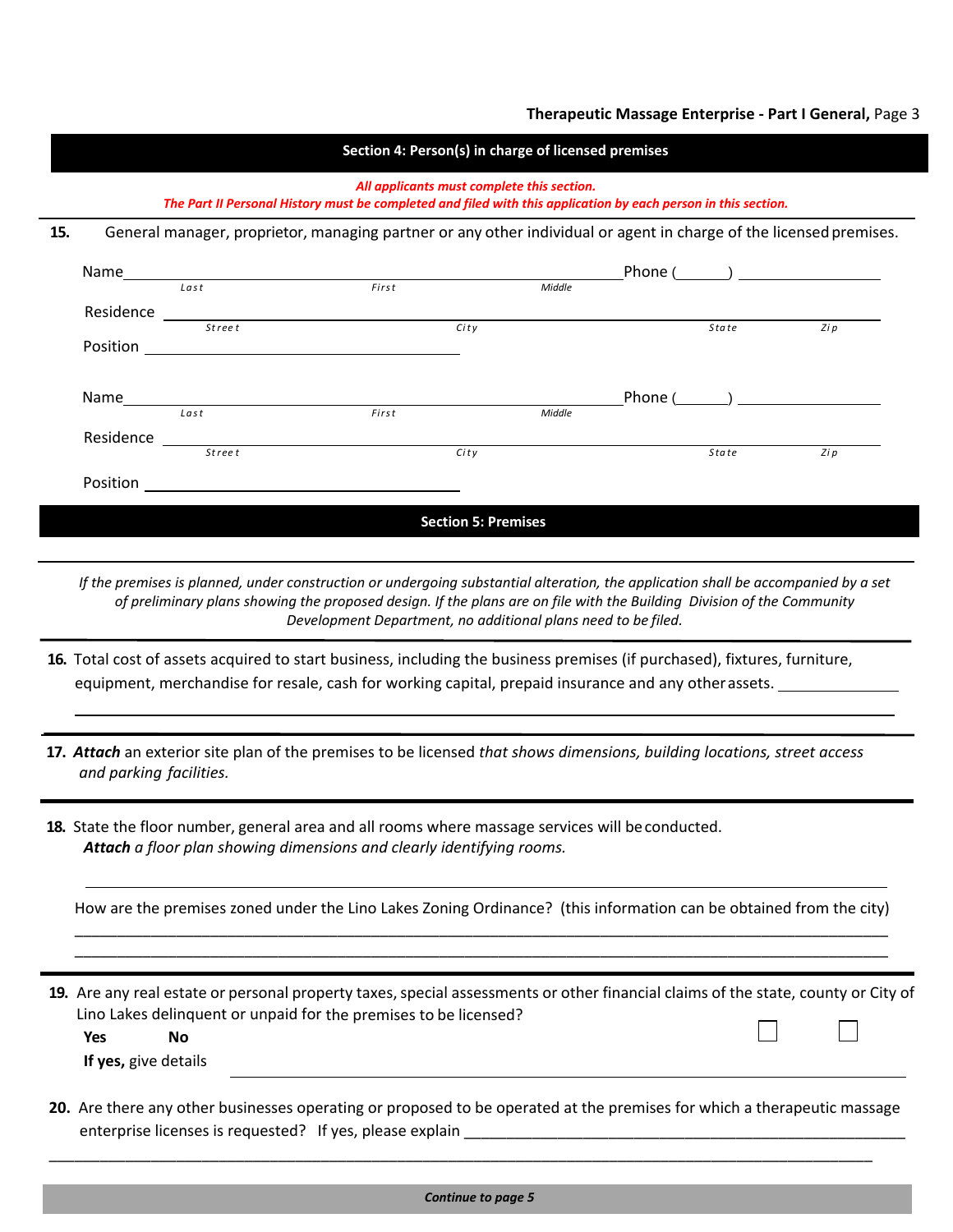**20.** Does applicant intend that all employees anticipated to perform therapeutic massage services on behalf of this enterprise will be certified or experienced as required by the Lino Lakes Code of Ordinances?

**\_\_\_\_\_\_\_\_\_\_\_\_\_\_\_\_\_\_\_\_\_\_\_\_\_\_\_\_\_\_\_\_\_\_\_\_\_\_\_\_\_\_\_\_\_\_\_\_\_\_\_\_\_\_\_\_\_\_\_\_\_\_\_\_\_\_\_\_\_\_\_\_\_\_\_\_\_\_\_\_\_\_\_\_\_\_\_\_\_\_\_\_**

**\_\_\_\_\_\_\_\_\_\_\_\_\_\_**

### **Section 6: Tennessen Warning and Notarized Signature**

The data on this form will be used to approve your license. You are being asked to answer questions and provide information pursuant to the application process that is required by Minnesota State Law and the City of Lino Lake ordinance. The information you provide is government data in accordance with Chapter 13 of State law known as the "Minnesota Government Data Practices Act".Some requested data is private. Private data is available to you and the City staff who need this information to perform their duties. You are not legally required to provide this data, but the City may not be able to approve your license if you do not provide it and the license request will not be forwarded to the Lino Lakes City Council for their consideration. The information you provide may be classified as "public", "private" or "confidential" pursuant to the "Government Data Practices Act".

I have received a copy of Chapter 616 relating to Therapeutic Massage of the City Code, and will familiarize myself with the provisions. I understand that a criminal conviction will not bar me from obtaining a license unless the conviction is directly related to the occupation for which the license is sought and there is no showing of sufficient rehabilitation and present fitness to perform the duties of the occupation (Minnesota Statute 364.03). I understand that falsification of the application, including failure to reveal a criminal conviction, constitutes grounds for denial of the license.

The information I have provided on this application is truthful. I authorize the City of Lino Lakes to investigate the information and contact persons/organizations named on this application. My signature constitutes agreement of the Tennessen Warning and this entire application.

|                                                                                                                                                                                                                               | Applicant's signature                                                |     |
|-------------------------------------------------------------------------------------------------------------------------------------------------------------------------------------------------------------------------------|----------------------------------------------------------------------|-----|
| <b>STATE OF</b>                                                                                                                                                                                                               |                                                                      |     |
| SS<br><b>COUNTY OF</b>                                                                                                                                                                                                        |                                                                      |     |
| that the statements made therein are true of his/her own knowledge and belief.                                                                                                                                                | says that he/she is the person who has executed this application and |     |
|                                                                                                                                                                                                                               |                                                                      |     |
|                                                                                                                                                                                                                               |                                                                      | .20 |
|                                                                                                                                                                                                                               | <b>Notary Signature</b>                                              |     |
| Subscribed and sworn to me before this day of day of the state of the state of the state of the state of the state of the state of the state of the state of the state of the state of the state of the state of the state of | My Commission Expires:                                               |     |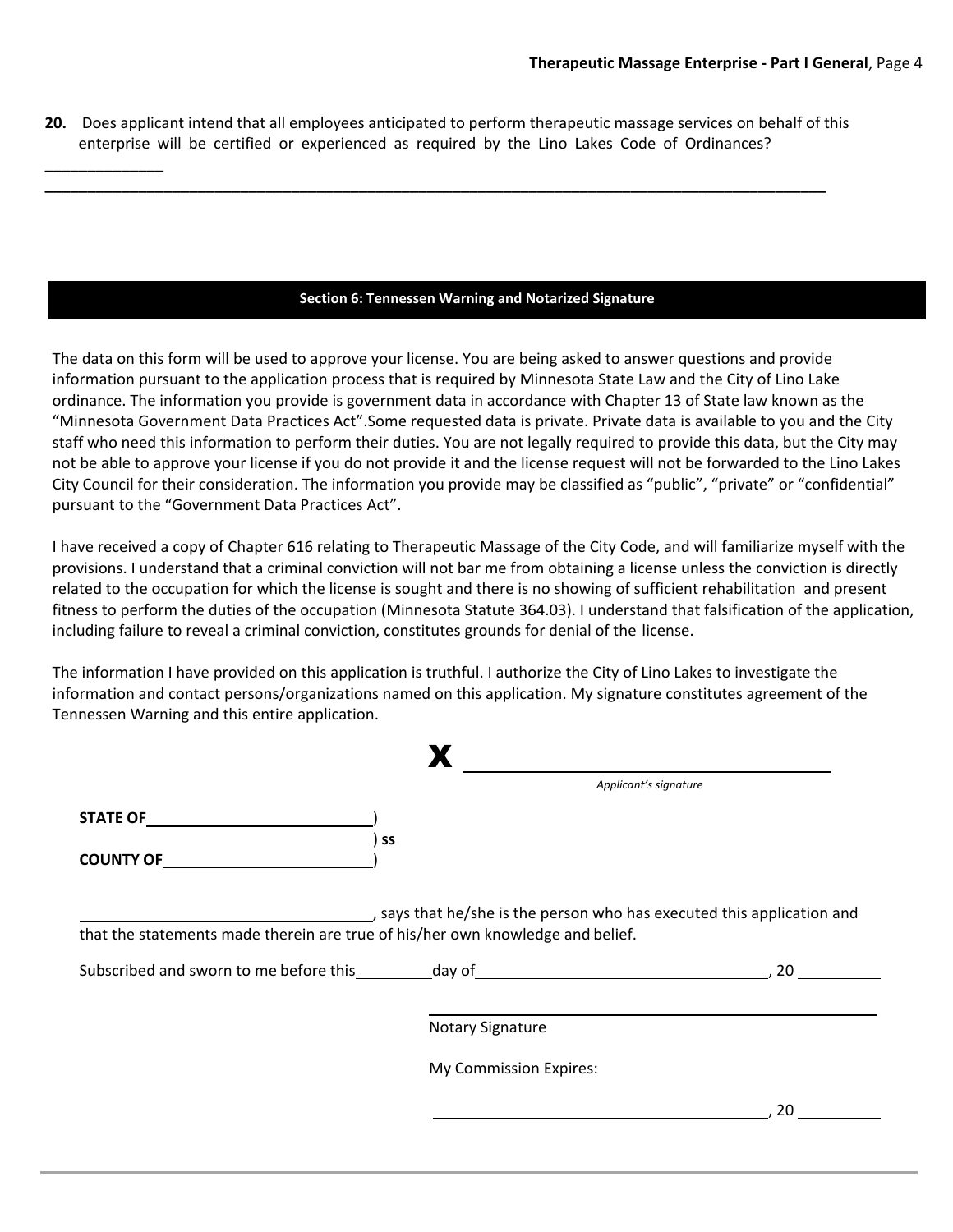# **Certificate of Compliance Minnesota Workers' Compensation Law**

### **PRINT IN INK or TYPE.**

Minnesota Statutes, Section 176.182 requires every state and local licensing agency to withhold the issuance or renewal of a license or permit to operate a business or engage in any activity in Minnesota until the applicant presents acceptable evidence of compliance with the workers' compensation insurance coverage requirement of Minnesota Statutes, Chapter 176. The required workers' compensation insurance information is the name of the insurance company, the policy number, and the dates of coverage, or the permit to self-insure. If the required information is not provided or is falsely stated, it shall result in a \$2,000 penalty assessed against the applicant by the commissioner of the Department of Labor and Industry.

## **A valid workers' compensation policy must be kept in effect at all times by employers as required by law.**

| BUSINESS NAME (Individual name only if no company name used) | LICENSE OR PERMIT NO (if applicable) |              |          |  |  |
|--------------------------------------------------------------|--------------------------------------|--------------|----------|--|--|
| DBA (doing business as name) (if applicable)                 |                                      |              |          |  |  |
| BUSINESS ADDRESS (PO Box must include street address)        | <b>CITY</b>                          | <b>STATE</b> | ZIP CODE |  |  |
| YOUR LICENSE OR CERTIFICATE WILL NOT BE ISSUED WITHOUT THE   |                                      |              |          |  |  |

# **FOLLOWING INFORMATION. You must complete number 1, 2 or 3 below.**

## **NUMBER 1 COMPLETE THIS PORTION IF YOU ARE INSURED:**

INSURANCE COMPANY NAME (not the insurance agent)

WORKERS' COMPENSATION INSURANCE POLICY NO. FEFFECTIVE DATE FXPIRATION DATE

## **NUMBER 2 COMPLETE THIS PORTION IFSELF-INSURED:**

 $\Box$  I have attached a copy of the permit toself-insure.

# **NUMBER 3 COMPLETE THIS PORTION IF EXEMPT:**

I am not required to have workers' compensation insurance coverage because:

I have no employees.

I have employees but they are not covered by the workers' compensation law. (See Minn. Stat. § 176.041 for a list of excluded employees.) Explain why your employees are not covered:

Other: .

## **ALL APPLICANTS COMPLETE THIS PORTION:**

**I certify that the information provided on this form is accurate and complete. If I am signing on behalf of a business, I certify that I am authorized to sign on behalf of the business.**

| <b>APPLICANT SIGNATURE (mandatory)</b> | <b>TITLE</b> | <b>DATE</b> |
|----------------------------------------|--------------|-------------|
|                                        |              |             |
|                                        |              |             |

**NOTE: If your Workers' Compensation policy is cancelled within the license or permit period, you must notify the agency who issued the license or permit by resubmitting this form.**

**This material can be made available in different forms, such as large print, Braille or on a tape. To request, call 1-800-342-5354 (DIAL-DLI) Voice or TDD (651) 297-4198.**